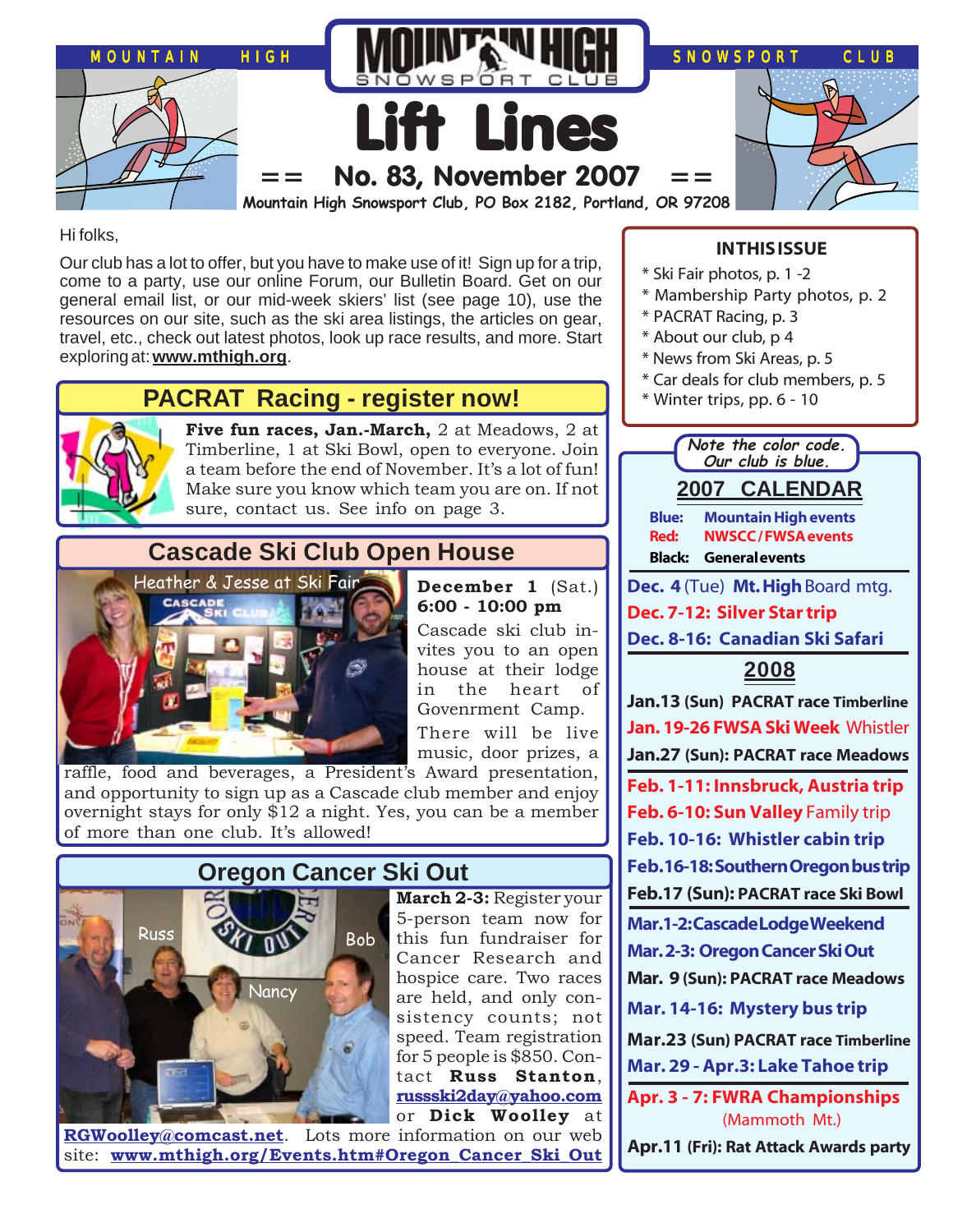# MOUNTAIN HIGH **Recent Events** SNOWSPORT CLUB

## page 2 Lift Lines 83, Nov. 2007





**Nov.1 (Thur.)** It was a fun evening at the Ski Fair at the Monarch Hotel. Our club won the best decorated booth, beating the Skiyentes for only the second time in the history of this competition. Gary (our Prez) contributed to the festive look, by giving every visitor to our booth a baloon hat, which came in two versions: the "Indian brave" (pointed upward) or the "Davy Crockett" (pointed downward).



What a great party! Good turnout, the beer paid for by Vail Resorts, and everyone seemed quite happy, and we even managed to get around the bad acoustics in the room quite well this time, even without a loudspeaker, when Gary hopped onto that low table in the middle of the room. People really quieted down, and we could hear the speakers very well.

Gary masterfully wove together three separate issues:

- 1) Introducing Emilio as the next speaker (to talk about TRIPS);
- 2) Mentioning his own need to step down from being the club President
- (because "lamb-chop" has other plans for their golden years); and
- 3) Making a call to **everyone** to get more involved with the club.

He connected all this by first telling people how he remembers a time about 7 or 8 years ago, when Emilio was just a PACRAT racer, and not very much involved with the club otherwise. One day, he urged Emilio to get more involved with the club. And, "look at Emilio now!". And then, Gary iadded: "And, now, I am making a similar call to EVERY ONE OF YOU to get more involved with the club."

This last part really tied it all together very well, and drew everyone's attention to the fact that they could be the next Emilio, or the next Gary.









See more photos at **[www.mthigh.org/PhotosRecent.htm](http://www.mthigh.org/PhotosRecent.htm)**.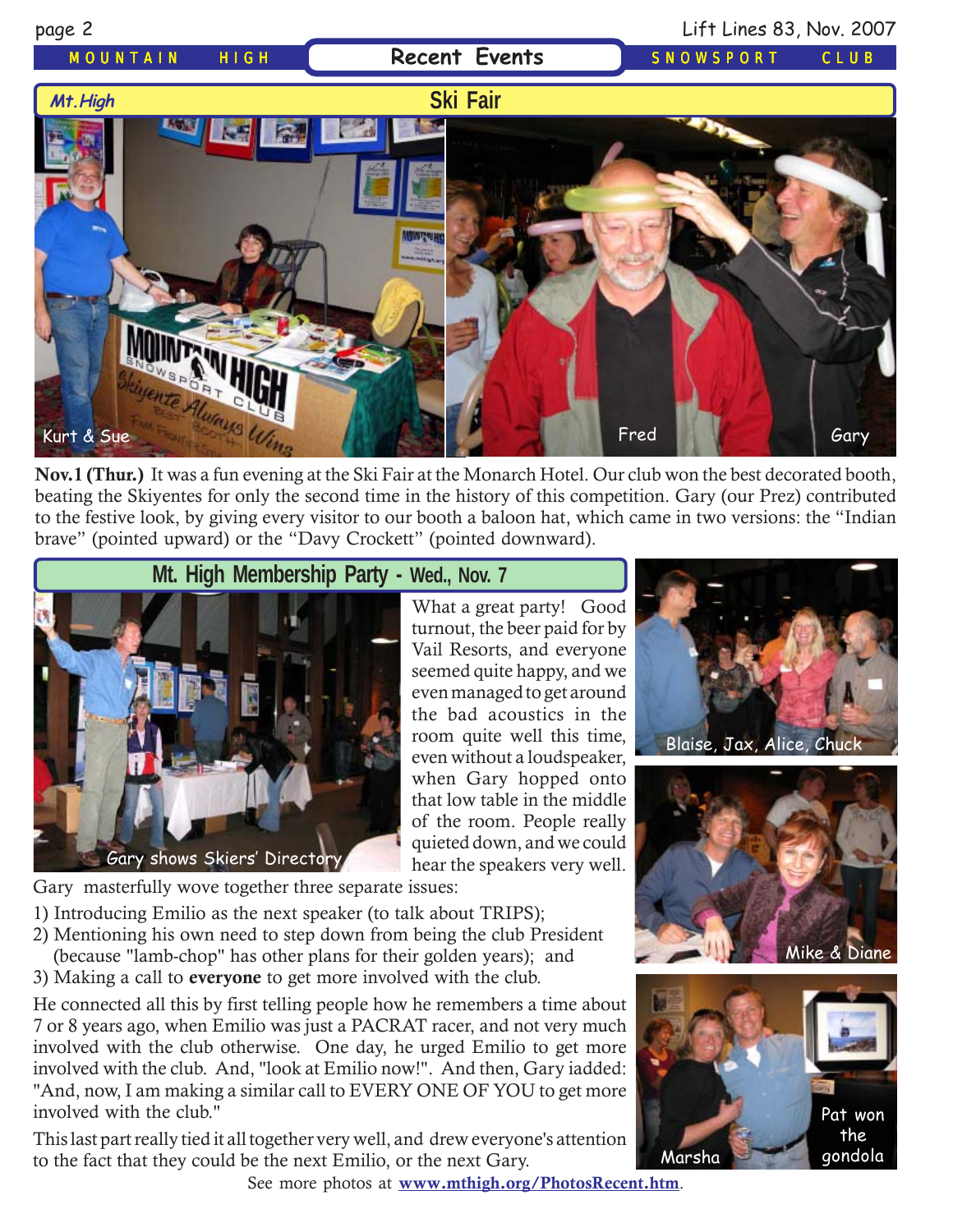Lift Lines 83, Nov. 2007 page 3

### MOUNTAIN HIGH

**PACRAT Racing / Ski Areas** SNOWSPORT CLUB

## **PACRAT News**

### **Pacific NW Area Clubs Recreational Alpine Teams**



**Bruce Ellison** Mt. High Racing Director

Mountain High, the club that skis (and rides) now provides more than half of all the teams that participate in PACRAT Racing. PACRAT Racing is a recreational racing program on courses of 20 to 40 seconds long. We race on 5 Sundays each winter at Mt Hood ski areas. The afternoon after each race we have a dinner and drawing for prizes donated by our

sponsors. It's so much fun that there are folks who've been doing it for 20 years or more. At the same time it's very recreational. The courses are modified GS format and are skiable by most skiers. If you're interested in trying this out this winter please check out **[www.mthigh.org/Racing.htm](http://www.mthigh.org/Racing.htm)**.

Each year some of our skiers go to the Far West Ski Racing Association **Championship races**. Last year's race was held in Bend. We caught this photo of David Marshall stealing one of the Giant Slalom Gates (actually the gate got snagged by his clothing):



This year Mt High will be sponsoring at least 11 teams for PACRATS. That's two more teams than last year. **Mike Weber**, after a year's hiatus has returned with the **Rocket Dawgs**, and the **Infrarats** are undergoing binary fission to create a second team (our 11th).

If you haven't been assigned to a team yet, contact us. There's still room on the 11th team and a couple of spots on other teams! If you want to race, contact me at: **[Yuffiet@comcast.net](mailto:Yuffiet@comcast.net)** or phone: 503-697-7892.

Come join the fun!

*- Bruce, your Racing Director*

|                                                         | <b>2008 PACRAT Race Dates</b>            |  |  |  |  |  |
|---------------------------------------------------------|------------------------------------------|--|--|--|--|--|
| <b>Date</b>                                             | Location                                 |  |  |  |  |  |
| Dec. 4                                                  | Mt. High teams signup deadline.          |  |  |  |  |  |
| Dec. 12                                                 | Deadline to send all forms to Pacrats    |  |  |  |  |  |
| Dec. 19 (Wed) Team captains meeting - Round Table Pizza |                                          |  |  |  |  |  |
| January 13                                              | Race 1: Timberline                       |  |  |  |  |  |
| January 27                                              | Race 2: Mt. Hood Meadows                 |  |  |  |  |  |
| February 17                                             | Race 3: Ski Bowl                         |  |  |  |  |  |
| March 10                                                | Race 4: Mt. Hood Meadows                 |  |  |  |  |  |
| March 23                                                | Race 5: Timberline                       |  |  |  |  |  |
| April 6                                                 | Make up race, if necessary               |  |  |  |  |  |
| April 4-6                                               | <b>FWRA Championships, Mammoth Mt.</b>   |  |  |  |  |  |
|                                                         | (This great opportunity is optional.)    |  |  |  |  |  |
|                                                         | April 11 (Fri.) Rat Attack. Awards Party |  |  |  |  |  |
| Summer Fun RAT Party date and location TBA              |                                          |  |  |  |  |  |

## **Deadlines**

**Dec. 4** (Tuesday, our December Board meeting). -- Deadline for PACRAT signups (for our club) and for our team captains to send in their team lists to me, as we need some time to cross-check all the racing dues with our club's Treasurer.

**Dec. 12** (Wednesday) -- This is the official deadline to send in all the paperwork to Dale Parshall.

Dec. 19 (Wendesday) -- Mandatory team captains' meeting, to pick up the racing bibs for their teams. Location: the **Round Table Pizza**, on Barbur Blvd., starting around 6:30 pm.

## **New racers**

Please know that it is not enough to just send in your racing fee and the two PACRAT forms.You also need to find a team to join. You can find a list of team captains and contact info on our web site **[Racing](http://www.mthigh.org/Racing.htm)** page.

If you have not yet been assigned to a team, or if you don't know who your team captain is, or you haven't signed up yet, but would still like to join a team, please contact **[Bruce](mailto:Yuffiet@comcast.net)** as soon as possible.

Your team captain will pick up all your team's racing bibs on December 19. Some teams gather socially for a "bib decorating party". Feel free to color your bibs if you like (optional). Otherwise, your team captain will distribute the



bibs on the morning of our first race at Timberline.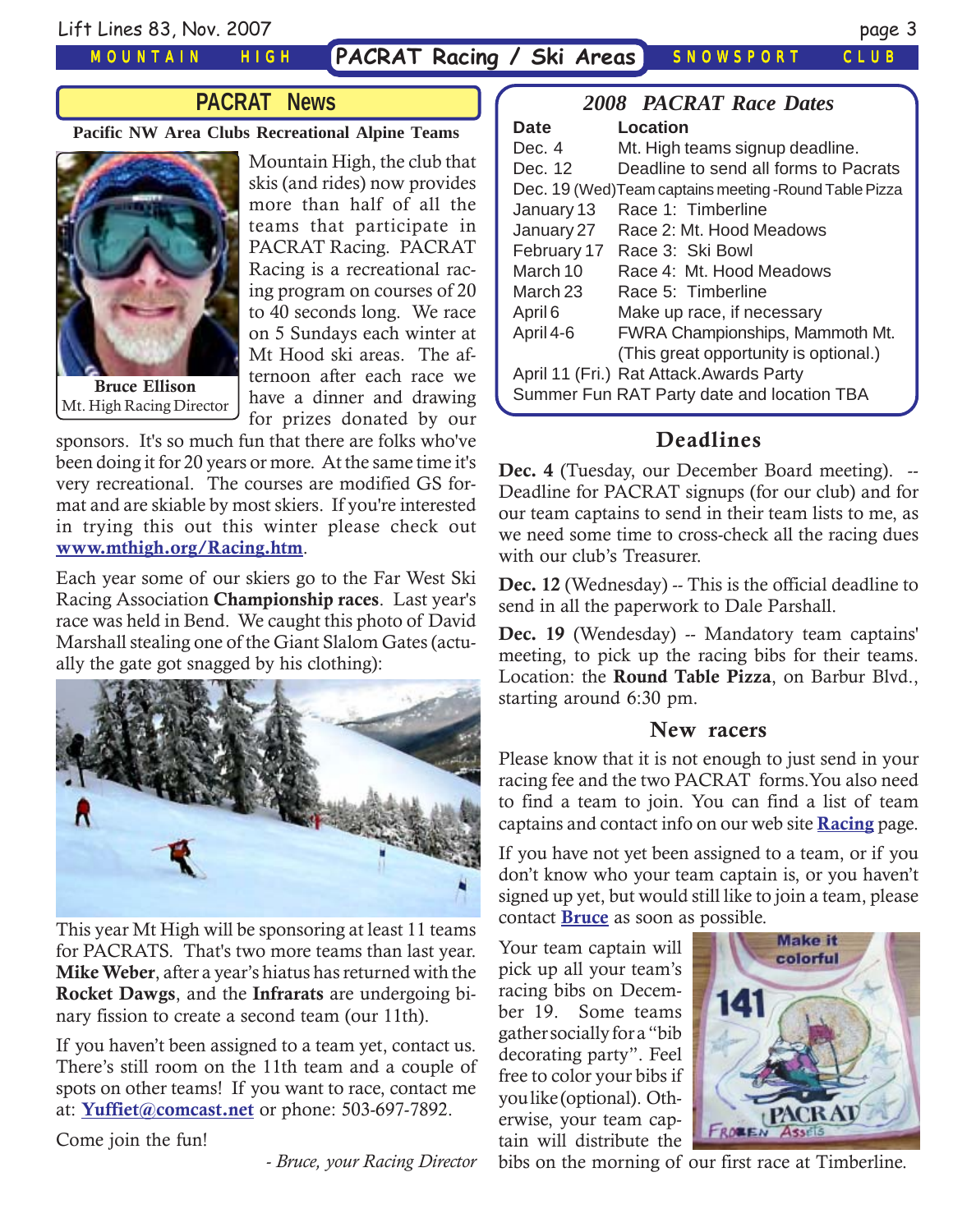# MOUNTAIN HIGH **About our Club** SNOWSPORT CLUB **FE**

## page 4 Lift Lines 83, Nov. 2007

# **Liability Insurance**

**We are looking for one or two more volunteers to join a 5 person committee to help us examine the issue of liability insurance for our club and our club members.**

We are not rushing into anything, but it has been brought to our attention that our club has no insurance and none of our members are covered in any way.

We are in the process of forming a committee to at least take a closer look at all the issues involved and to report the findings to our Board.

If you would like to help, please contact us at: **i[nfo@mthigh.org](mailto:info@MtHigh.org)**.

# **The Club Needs You**

Get more involved with the club. Just come to our monthly planning meetings. Here are some needs:

1. **Membership Benefits director**. Someone to update our benefits list, Call on the organizations that have offered us discounts last year, and see if those are still valid this year. Maybe also find new "sponsors" .

2. **Entertainment/Content coordinator**. Someone to plan for guest speakers, audio/video presentations and other suitable content for our meetings & parties.

3. **Social Activities director.** To plan and organize social functions, parties, TGIFs, bowling, movies, dinners. This could be divided among several people, each taking care of only one or two events.

## **Mt. High Forum** ~

Our club's forum has come alive this season! Our members use it in various ways:

- To make announcements;
- To ask questions;
- To find partners for the 4x4 pass;
- To discuss gear & other issues.

Join in the fun. Check it out by going to **[www.mthigh.org](http://www.mthigh.org/)**, and clicking on the **[Forum](http://mthigh.org/tinc?key=AiBficmq&start=-1&epp=15&reverse=1)** button. Or, just click on the word **[Forum](http://mthigh.org/tinc?key=AiBficmq&start=-1&epp=15&reverse=1)** here.

Make sure to also look at the posted replies by clicking on the link in the bottom right corner of each message that has replies. Or post your own reply!

The Forum is for pure text only. If you want to sell an item and have a photo, email it to us, and we'll post it on the **[Bulletin Board](http://www.mthigh.org/BulletinBoard.htm)**.

# **Club logo**



You can order any of these items imprinted with our club's logo:

- **\* T-shirt** (\$10),
- **\* Short sleeve polo** (\$16),
- **\* Long-sleeve polo** (\$18),

\* **80% cotton 1/4 zip sweatshirt** (\$25), soft & suaded, in Red, Yellow, Mediterranean Blue, Navy, or Athletic Heather (light gray). Sizes: S - 3XL.

**\* R-Tek polyestes 1/4 zip fleece** (\$30).

Most are available in yellow, royal blue, red, navy, and black. Ask about other colors. Choice of pocket-sized logo, or full-chest size (printed on front or back).

To order, call Emilio at 1-503-378-0171 or email: **i[nfo@mthigh.org](mailto:info@mthigh.org)**.

Please print the Garment Order Form at: **[www.mthigh.org/Documents/Order-Form-Ski.pdf](http://www.mthigh.org/Documents/Order-Form-Ski.pdf)**





## **Mt. High Wall Calendar**

A slick, customized, new 15-month wall calendar (from Oct. 2007 -- December 2008) is now available on our web site. It has most of the main ski trips and PACRAT races already marked. It's totally free! Just download it from our web site (Calendar of Events page) and print it 2-sided.

Two sizes are available: Tabloid and Letter size. Get it here: **<http://www.mthigh.org/Events.htm>**

If you'd rather not do it yourself, **[Emilio](mailto:Emilio2000@earthlink.net)** will print the Calendar for you, for a small fee, just to cover the expenses. Just call 1-503-378-0171 and tell him which size and how many copies.

1. Tabloid (11 x17) needs wide printer. Cost: \$8.00

2. Letter (8.5 x 11" when unfolded). Cost: \$4.00.

If you want it mailed to you, please add \$1.50 for postage. Send to Emilio Trampuz, 4742 Liberty Rd. S., #296, Salem, OR 97302.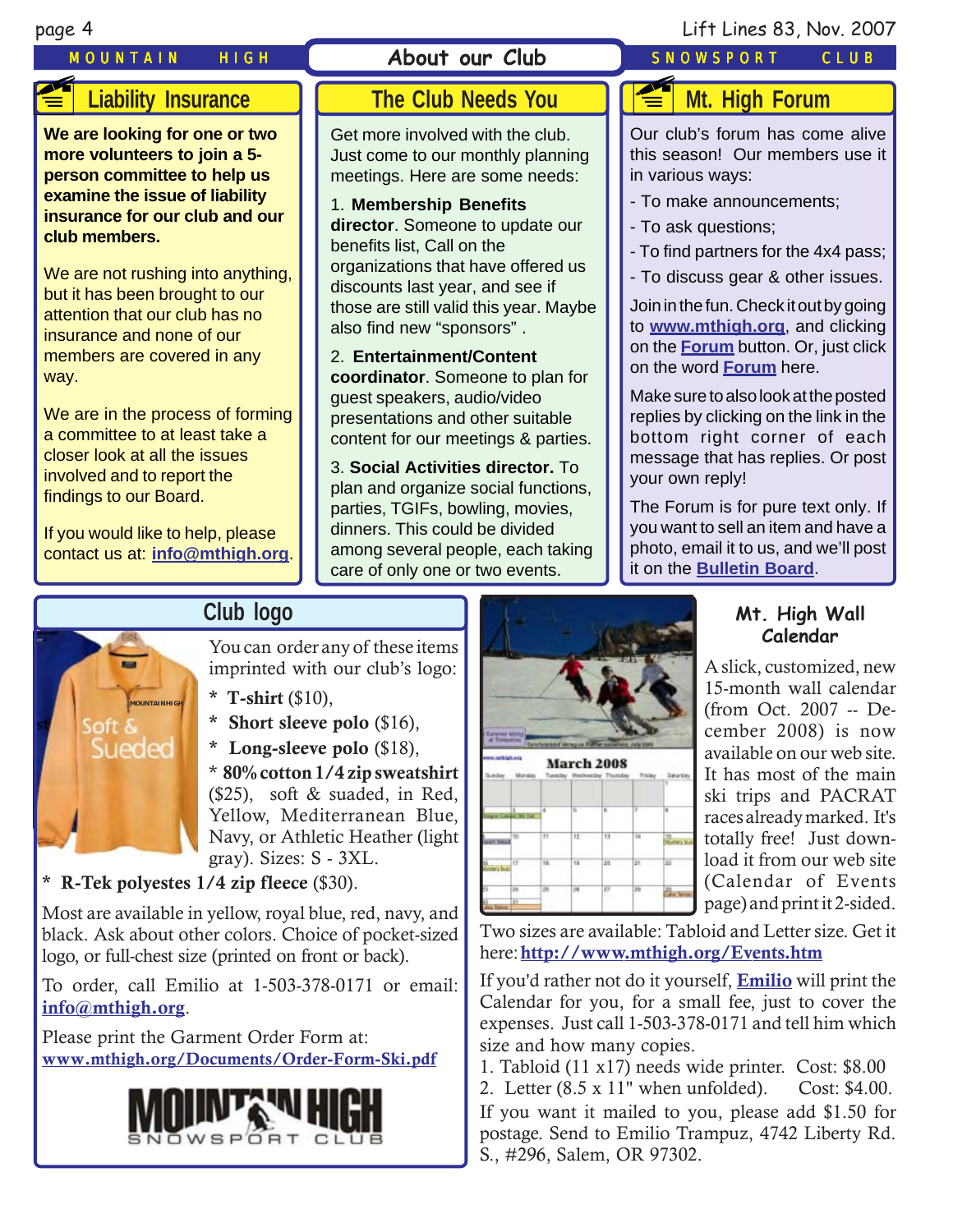## Lift Lines 83, Nov. 2007 page 5

MOUNTAIN HIGH

## News SNOWSPORT CLUB





## **New Glades at Kimberley**

Kimberley ski area (British Columbia) has always been a good place for tree skiing, but it keeps improving on it every year, by clearing out brush in between the trees. The previous season, they cleared out 15 runs on the back side. This summer, they improved tree skiing on the entire front side of the mountain, with trees spaced on average about 20 feet apart. This makes tree skiing accessible to any intermediate skier.

It is encouraging to see that more ski areas are providing us with places to practice our turn skills, instead of encouraging speeding on boring, wide, perfectly groomed straight clearcuts. The new trend is to leave some trees standing, making it more fun for everyone!

### **New Glades at Heavenly**

Heavenly is unveiling three new trails off of the new **Olympic Express** lift, on the Nevada side. Heavenly strategically thinned the trees to offer different levels of tree-skiing experiences.

1. **The Pines** is a groomed, intermediate-level trail that allows skiers and riders to cruise around islands of beautiful western white pines.

2. **Bohemian Grove** ratchets up the intensity one level. This advanced, gladed run is steeper, ungroomed and offers a more natural tree-skiing feel.

3. For the expert skier or rider **Nevada Woods** is the all-natural, full-tilt tree skiing that made this area a local legend.



# **New Trails at Timberline**

The new Jeff Flood express lift opening this season provides access to several new trails in the Still Creek basin, all of them long and exciting, and some surprisingly steep. Check them out this winter. Here's our man, Kurt at the Timberline booth at the Portland Ski Fever Show. Kurt is also a Timberline. ski host.

## **Mt. Hood Meadows**

If you want to **buy** an old yellow chair, email to: **[mailto:tscully@skihood.com?subject=Yellow Chair](mailto:tscully@skihood.com?subject=Yellow Chair Waiting List) [Waiting List](mailto:tscully@skihood.com?subject=Yellow Chair Waiting List)**

# **Use or donate Warren Miller vouchers**

Use the **10-digit code** received at the show on Warren Miller's web site to unlock & print your coupons for free lift tickets. The coupons are not transferrable. You have to register them in your name. If you want to give them to someone, give them the 10-digit code. It's all or nothing.

If you wish to **donate** your vouchers to the club, please email us the 10-digit code to **[info@mthigh.org](mailto:info@MtHigh.org)**, and we'll pass it on to someone who could use them .

# **Cars for our club members NWSCC**

Remember all our members have access to SPECIAL FLEET PRICES on **Subaru**, **Chevrolet**, or **Suzuki** vehicles at **Carr Auto Group!** Fleet pricing on used cars too!

Simply call **Kalei Mau** at 503-672-3340 for an appointment. You can also email him at: **[kmau@carrauto.com](mailto:kmau@carrauto.com)**. You can then select the car you want from a large fleet of brand new cars. You will receive the lowest wholesale price right away. No haggling; no hassles.

**Mary Olhausen** just did it. She says: "I am now the proud owner of a 2008 Subaru Forester. I dealt with our friend Kalei at CARR Subaru. What a delight!! No showroom sharks for me. The whole thing took less than 3 hours. My color of choice turned out to be Garnet Red. I got the panoramic sunroof (Kalei says the best thing is to drive around on a really cold day with the sunroof open and the heat turned up). This is truly, the only way to buy a car!!!!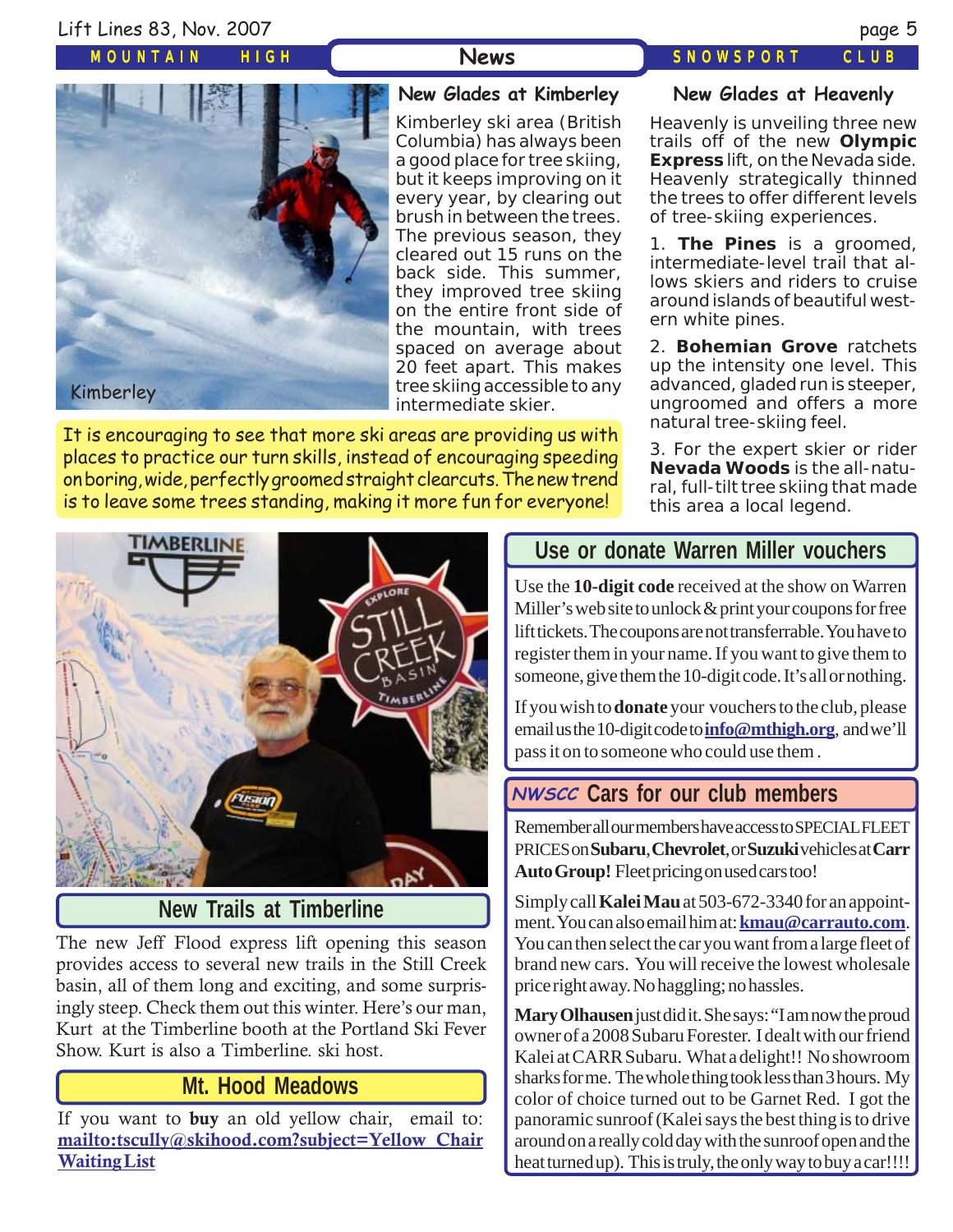### MOUNTAIN HIGH **Trips** SNOWSPORT CLUB

# **Winter Trips** NWSCC

May trips are filling up fast. Don't wait too long to make up your mind. Trips are limited by the number of people we can fit on a plane or on a bus. For all Mt. High trips, please use the **[Dough Transmittal Form](http://www.mthigh.org/Documents/DOUGH%20TRANSMITTAL%20FORM.pdf)** on page 11. 支

*The following pages are trip summaries. More info on our web site: [www.mthigh.org/Trips.htm](http://www.mthigh.org/Trips.htm).*

*If you travel to Canada or Europe, you will need a passport. See: [www.mthigh.org/Articles/](http://www.mthigh.org/Articles/Passports.htm) [Passports.htm](http://www.mthigh.org/Articles/Passports.htm)*



# *i* **AW Ski Areas Ma[p](http://beavercreek.snow.com/winterhome.asp)**

**[Uee this map for basic orientation](http://beavercreek.snow.com/winterhome.asp) for any of our upcoming trips, especially Whistler, Silver Star, and [the Canadian Ski Safaris.](http://beavercreek.snow.com/winterhome.asp)** 

After doing the classic 5-day safari to Canada for 4 years in a row, it's time to try something new, such as:

Instead of driving up I-5 and returning down Hwy 97, let's go up Hwy 97, visiting **Silver Star** and **Big White**, and then move further east and come back down Hwy 95, visiting **Kicking Horse**, **Panorama**, **Kimberley**, **Fernie**, and **Schweitzer Mt**.

We'll have to skip **Revelstoke Mt. Resort** this year, as they are still in construction and won't open until Dec. 22. But, this is a good incentive to repeat this same Safari next year! This year, they will open 4,700' vertical; next year, they'll have a full 6,000', the most vertical of any ski resort in North America.

## **Silver Star**





4 days/5 nights at one of Canada's best ski areas for \$**740**. This includes ski-in/ski-out lodging with hot tub (Chilcoot Lodge), 4-day lift tickets, and airfare (Portland to Kelowna) and one group dinner!



Deposit due now to hold your place: \$100 Additional Payment Due Dates: \$200 due 8/19/2007

**(New signups, send: \$740 now.)** \$240 due 9/19/2007

\$200 due 10/19/2007

Cancellation penalty \$25 up to 9/30/2007 assuming we can resell your spot. If we cannot sell your spot cancellation penalty is \$100. Cancellation penalty after 9/30/2007 is amount that NWSCC is outof-pocket because of your cancellation.

Make all payments to **NWSCC** (Silver Star 07), PO Box 1915, Portland, OR 97207. Email: **JohnOReinhardt@hotmail.com** or phone: (503) 590-6901. Trip is limited to 20 people.

**Silver Star** has a great variety of terrain, including some very long blue cruisers, and lots of challenging runs on the back side.

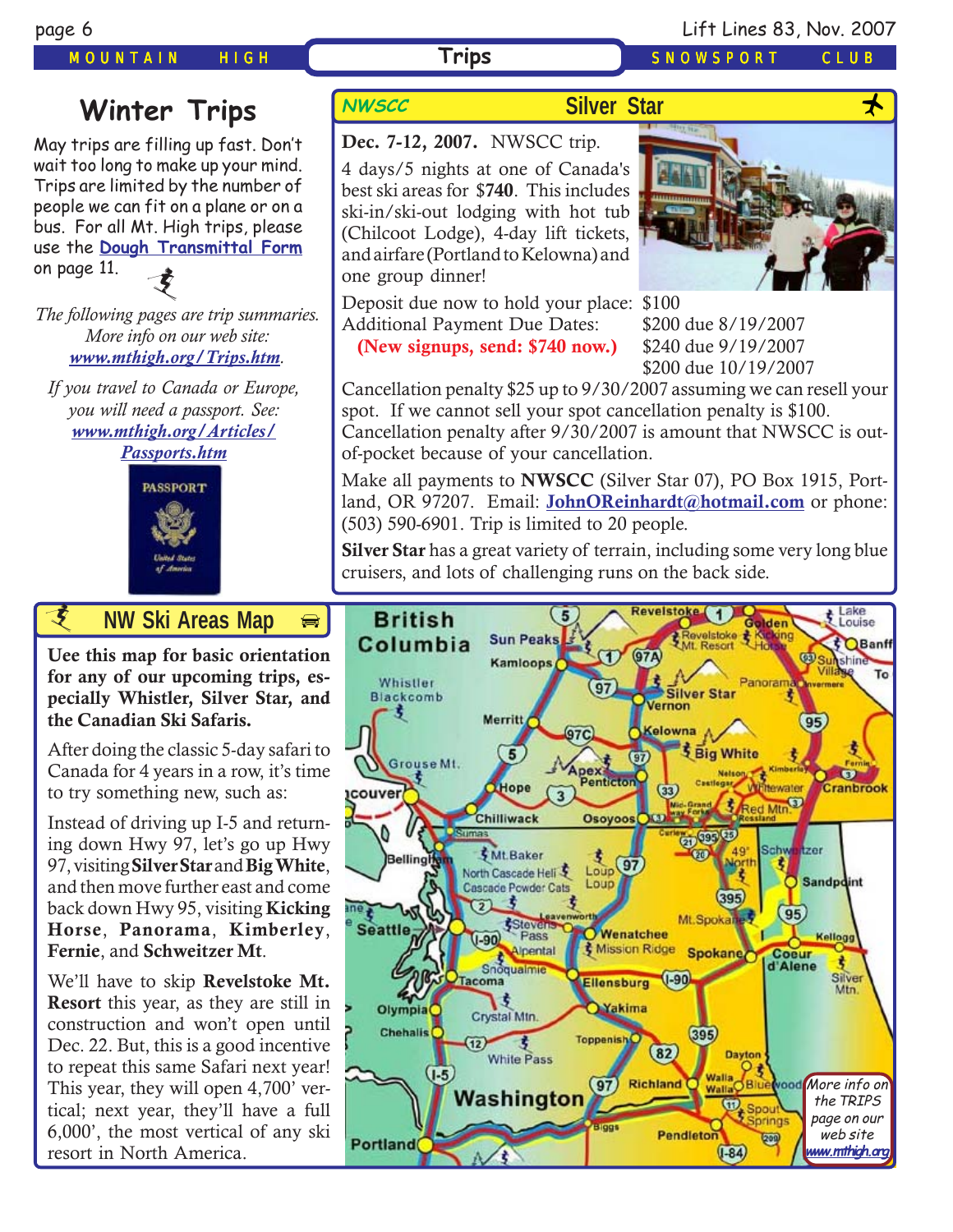# **Canadian Ski Safari: Columbia River valley**

### **Dec. 8-16, 2007.** NEW & IMPROVED

NOTE: If you can't afford 8 days, take the **classic 5 day trip** around Canada, which we already did for the past 4 years in a row. You can find detailed instructions, phone numbers, addresses, maps, etc. on our web site. See the ARTICLES page (and then look for Canadian Ski Safari) at: **<http://www.mthigh.org/Articles.htm>**.

But, let's do an even better, extended ski safari this time. This is an 8-day road trip. Basically just a week, with both weekends on either end. We'll follow the Columbia River upstream, to its source. So, let's call this the **Columbia River Ski Safari**. See **[map](http://www.mthigh.org/Trips/Map-NW-Ski-Safaris-w.jpg)** on our web site.

Our original plan had to be delayed on the front end by 3 days, for two reasons:

a) **Revelstoke Mt.** will have to be skipped, because it will open on Dec. 22, due to contruction. b) **Kicking Horse** opens Dec. 14, 2 days after our planned visit.

To kill those 3 days, we'll leave a day later than planned, and spend one extra day at Silver Star and Big White. This means we'll have a leisure first part of the week, and then a very rushed latter half.

Here's how it could be done. Feel free to set your own itinerary for the first 2 or 3 days, but let's all gather at Silver Star and proceed together from there.

Due to the shifted schedule, we might not connect with the Silver Star group, as they are leaving on Wed., Dec. 12, and will not be skiing the day we arrive.

**NOTE:** Silver Star and Big White have a unique offer. If we stay in the mountain village (at either resort), and make our reservations for a minimum of 2 days through their cetral reservations number (see below), they will give us free lift tickets for all the days we stay there.

**DAY 0** (Sat., Dec. 8): Not counting this as a real day, because you can leav in the afternoon and only drive half a day., for about 4 or 5 hours, to Ellensburg or Wenatchee (on Hwy 97). Or to Bellingham (on I-5).

**DAY 1**: (Sun., Dec. 9): Spend at least part of the day skiing somewhere like **[Mission Ridge](http://www.missionridge.com/)** or **[Loup Loup](http://www.skitheloup.com/)**, or **[Apex](http://www.apexresort.com/)**. Then drive the rest of the way to Big White. Alternatively, if we go up I-5, we could ski **[Mt. Baker](http://www.mtbaker.us/)**, or **[Grouse Mountain](http://www.grousemountain.com/welcome.cfm)**, and still end at Big White.



**DAY 2** (Mon., Dec. 10): Ski **[Big White](http://www.bigwhite.com/)**. 1-800-663-2772

**DAY 3** (Tue., Dec. 11): Ski **[Big White](http://www.bigwhite.com/)**.

**DAY 4** (Wed., Dec.12): Ski **[Silver Star](http://www.skisilverstar.com/)**. 1-800-663-4431

**DAY 5** (Thur., Dec. 13): Ski **[Silver Star](http://www.skisilverstar.com/)**.

**DAY 6** (Fri., Dec. 14): Ski **[Kicking Horse](http://www.kickinghorseresort.com/winter/)**. The first day of operation. Over 4,000 vertical feet in a single 10-minute gondola ride. 4 bowls. Great views of the Columbia River valley.

**DAY 7** (Sat., Dec. 15): Ski **[Fernie](http://www.skifernie.com/the-mountain.aspx)**, a big ski area, offering 2,800 vertical feet and 2,500 acres, including 5 enormous bowls. 10 lifts, of which 2 are high-speed quads. 9 on-hill restaurants.

**DAY 8** (Sun., Dec. 16): Ski **[Kimberley](http://www.skikimberley.com/)**, in the Purcell Range. Just an hour south of Invermere is the charm-

> remetted by the ski area is just a own mountain village. This is ing Bavarian style town of Kimberley. The ski area is just a B.C.'s sunniest ski resort. 2,465 vertical feet, 1,800 acres, served by 1 high-speed quad on the front, and a triple and a double chair on the back. The back side has lots of tree skiing.

> This modified itinerary skips **[Panorama](http://www.panoramaresort.com/index.htm)** and **[Schweitzer Mt.](http://www.schweitzer.com/)**

We can visit Panorama on next year's Canada Safari. As for Schweitzer, we already have plans for a club trip to this Idaho resort next winter.

**DRIVING HOME.** Kimberley and Fernie have been switched around, because Kimberley is just slighly closer to home. It's at least 10 hours of driving from Kimberley to Portland. If we leave Kimberley at noon, we could be back in Portland by 10 or 11 pm. If we ski a full day at Kimberely, till 3:30 pm, we could still be home by 2 am, if you need to be at work Monday morning. Or, stay the night in Sandpoint, Coeur d'Alene or Spokane, and drive home on Monday.

We could even ski a day at **[Bluewood](http://www.bluewood.com/)** on Monday. This is in south-east Washington (straight south from Spokane). If we still have any energy left by then!

This is a very informal trip. Just drive up, possibly carpool, and let's ski! If we share lodging and gas expenses, the trip can be quite affordable. For details about this road trip, and for help coordinating the carpooling, contact **Emilio Trampuz** at: 1-503-378- 0171, or **[Emilio2000@earthlink.net](mailto:Emilio2000@earthlink.net)**.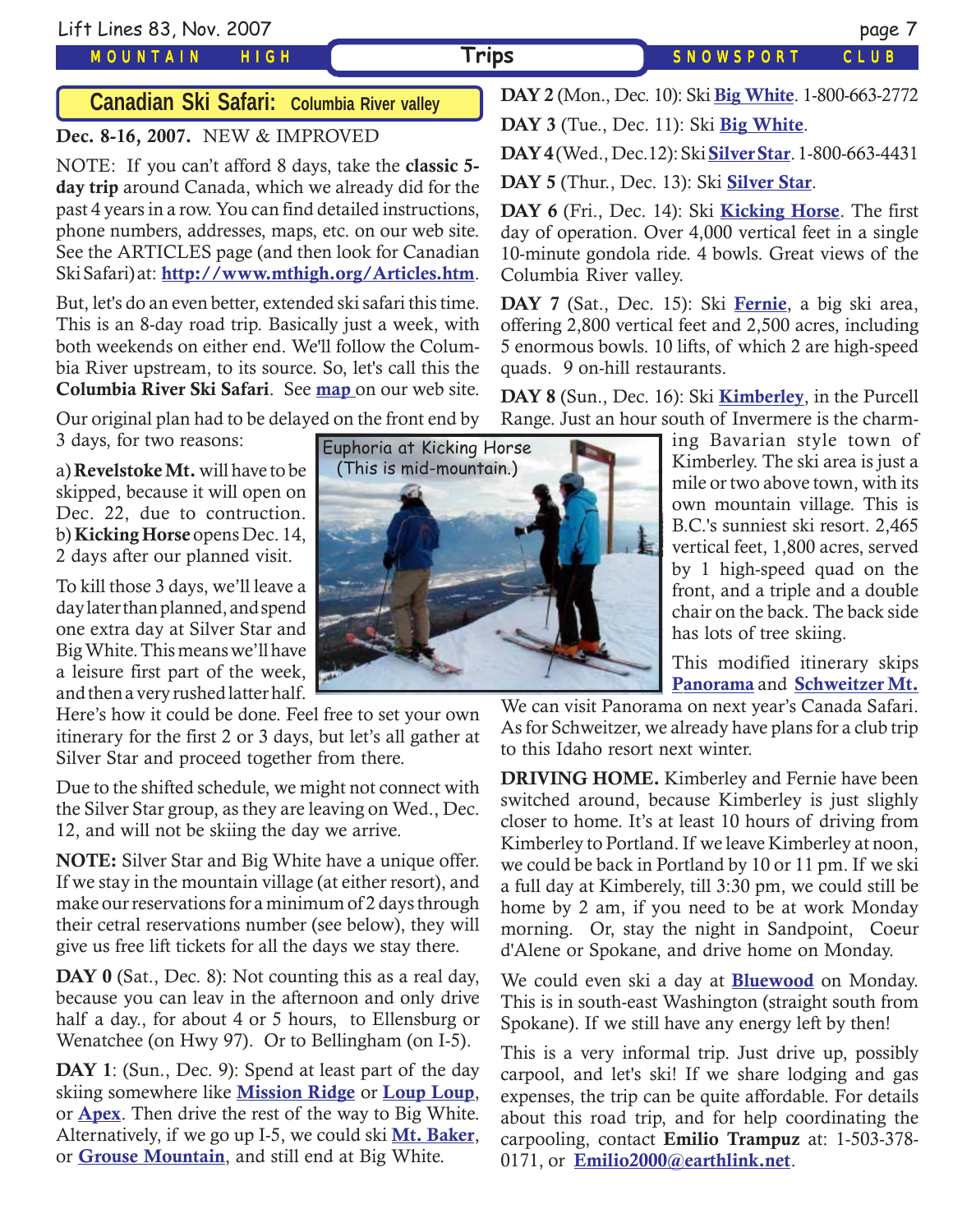$\bigoplus$ 

## MOUNTAIN HIGH **Trips** SNOWSPORT CLUB

# **FWSA** Far West Ski Week: Whistler/Blackcomb  $\Box$  MWSCC Sun Valley



J**an. 19 - 26, 2008.** The biggest ski party in the West is the annual Far West trip, involving dozens (if not hundreds) of ski clubs throughout the Western States.

**Whistler/Blackcomb** is a perfect winter vacation: two side-by-side mountains rising from a picturesque pedestrian village. Experience in 2008 what the world will discover in 2010 at the Winter Olympic Games! Whistler/Blackcomb is unchallenged in sheer size, variety of terrain, choice of on-mountain and après ski activities. 13 bowls, 3 glaciers, and more than 200 marked trails, secluded

tree skiing and groomed-to-perfection alpine runs.

Whistler's après scene is legendary. Pubs, clubs, cinemas, shops, art galleries, hot tubs, and more.

- \* Lodging (dble occupancy); \* Welcome Party, \* Après Ski Party,
- \* 6-day lift ticket, \* Mountain Picnic, \* 3 Races (optional);
	-

\* Council Night Event, \* Farewell Party-

**Price:** Without transportation: \$**999** for lodging in condos or \$**1059** for luxury hotel.

Bus transportation from Eugene and Portland will be arranged and is encouraged. Parking at Whistler is \$7-15 per night, even at condos. Call or e-mail for bus details. Seats on bus limited to first 50 sign-ups.

**Flight from Portland:** \$355 (From Eugene: \$433) **Bus transportation from Portland:** \$120 - \$135 p.p. (22 person minimum)

**UPDATE: There will be no bus, because not enough people signed up for it. People will either drive or fly.**

**This trip is practically full. There may be room for more people if someone cancels. If you want to join the trip, a \$100 check will place you next in line on the waiting list. Any cancellations from the trip will be replaced from the waiting list, in the order that checks and sign-up forms are received. Your check will be returned if a spot does not open up.**

**Payment Schedule:** \$800 due now,

Remaining balance due November 1st.

**Trip cancellation policy:** Cancellation before June 30th is fully refundable. Cancellation from July5th until September 5th will result in a \$25 cancellation fee, cancellation between September 2nd and November 15th will result in a \$100 cancellation fee. NO REFUNDS after November 15th.

Click here for the **[Flyer and Signup Sheet](http://www.mthigh.org/Trips/2008-FWSA-Whistler-flier.pdf)**.

Original deposit was \$100. Now it's up to \$800. Make check payable to: **Northwest Ski Club Council**, P.O. Box 1915, Portland OR 97207.

Contact: **Barbara Bousum**, 503/224-3584, **[BBousum@gmail.com](mailto:BBousum@gmail.com)**.

*Much more info on these and other trips on our web site: [www.mthigh.org/Trips.htm](http://www.mthigh.org/Trips.htm).*

## **NWSCC** Sun Valley

**February 6-10, 2008.** A family trip to **Sun Valley**, organized by the Skiyente Ski Club.

This will be a driving trip, open to everyone, including skiers under 21, so this is a great trip to bring your kids and grandchildren on.

**Price:** \$488 - \$688, depending on type of lodging. Send \$100 deposit to Skiyente Ski Club, P.O. Box 56342, Portland OR 97238.

Contact: **Colleen Walter**, **[colleenski2002@yahoo.com](mailto:colleenski2002@yahoo.com)** or **Sheri Parshall** at: **[cougskier@aol.com](mailto:cougskier@aol.com)**.



# Mt.High Whistler cabin  $\Rightarrow$

**February 10-16, 2008.**

6 nights lodging / 5 days skiing,

Carpooling.



is encouraged to cook a dinner.

Lodging in a cabin 5 minutes north of Whistler village. Shuttle bus to the lifts every 20 minutess.

Discounted tickets are additional at \$65 Canadian (the best internet price next year will be over \$67)

There will be a pre-trip meeting in January. **This trip is full! Waiting list only.**. Contact **Bill Leeper**: 503-639-2603.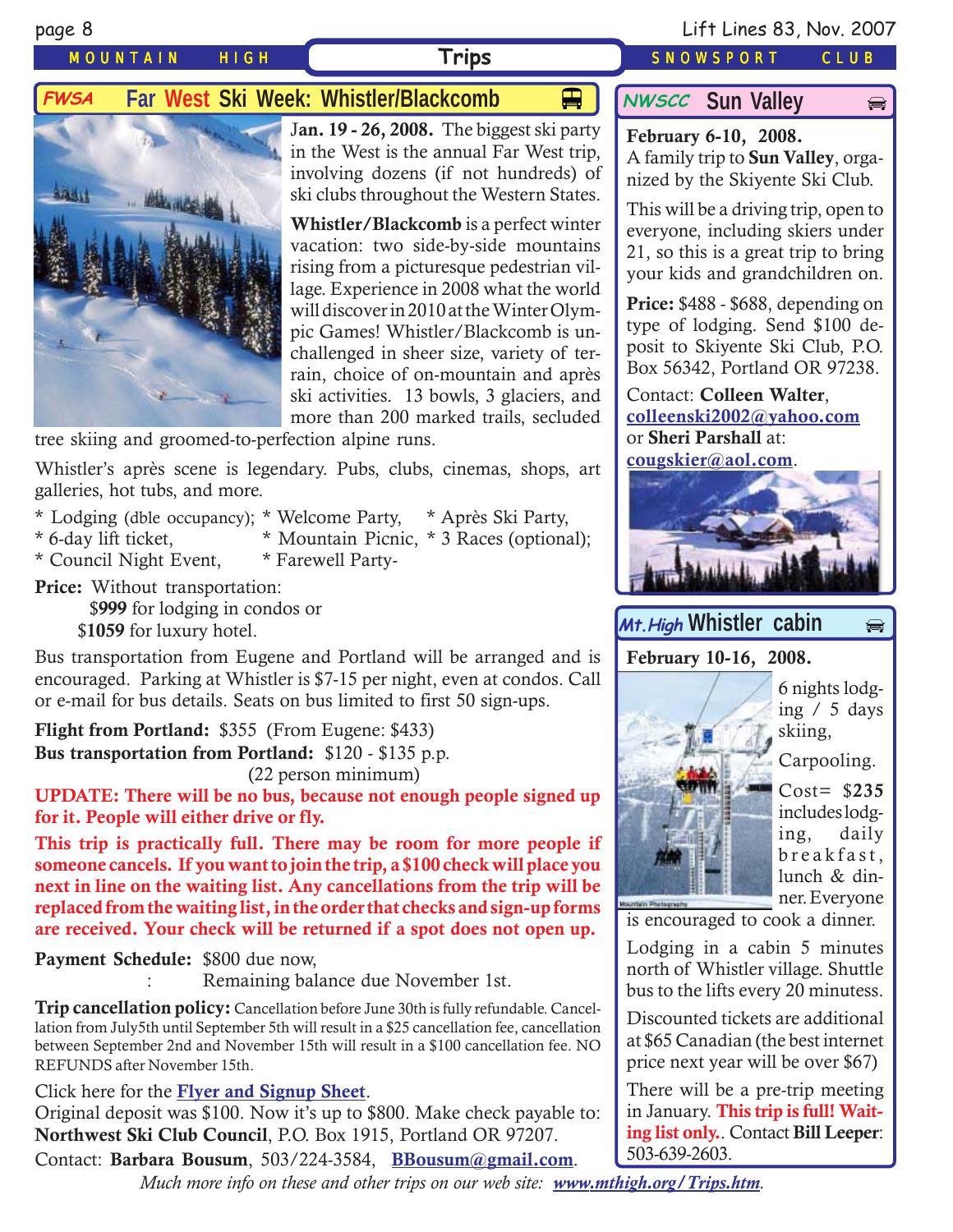

\* Breakfast

\* Shuttle around town and to Heavenly gondola or tram. Contact **Janice Jessen**: **[jessen@iinet.com](mailto:jessen@iinet.com)** Send \$100 deposit. Use **[Dough Transmittal form](http://www.mthigh.org/Documents/DOUGH%20TRANSMITTAL%20FORM.pdf)**, p.11.

*Much more info on these and other trips on our web site: [www.mthigh.org/Trips.htm](http://www.mthigh.org/Trips.htm).*

**Reservations:** Send a \$100 deposit made out to Mt. High Snowsport Club, and mail it to PO Box 2182, Portland, OR 97208. Use **[Dough Transmittal Form](http://www.mthigh.org/Documents/DOUGH%20TRANSMITTAL%20FORM.pdf)**.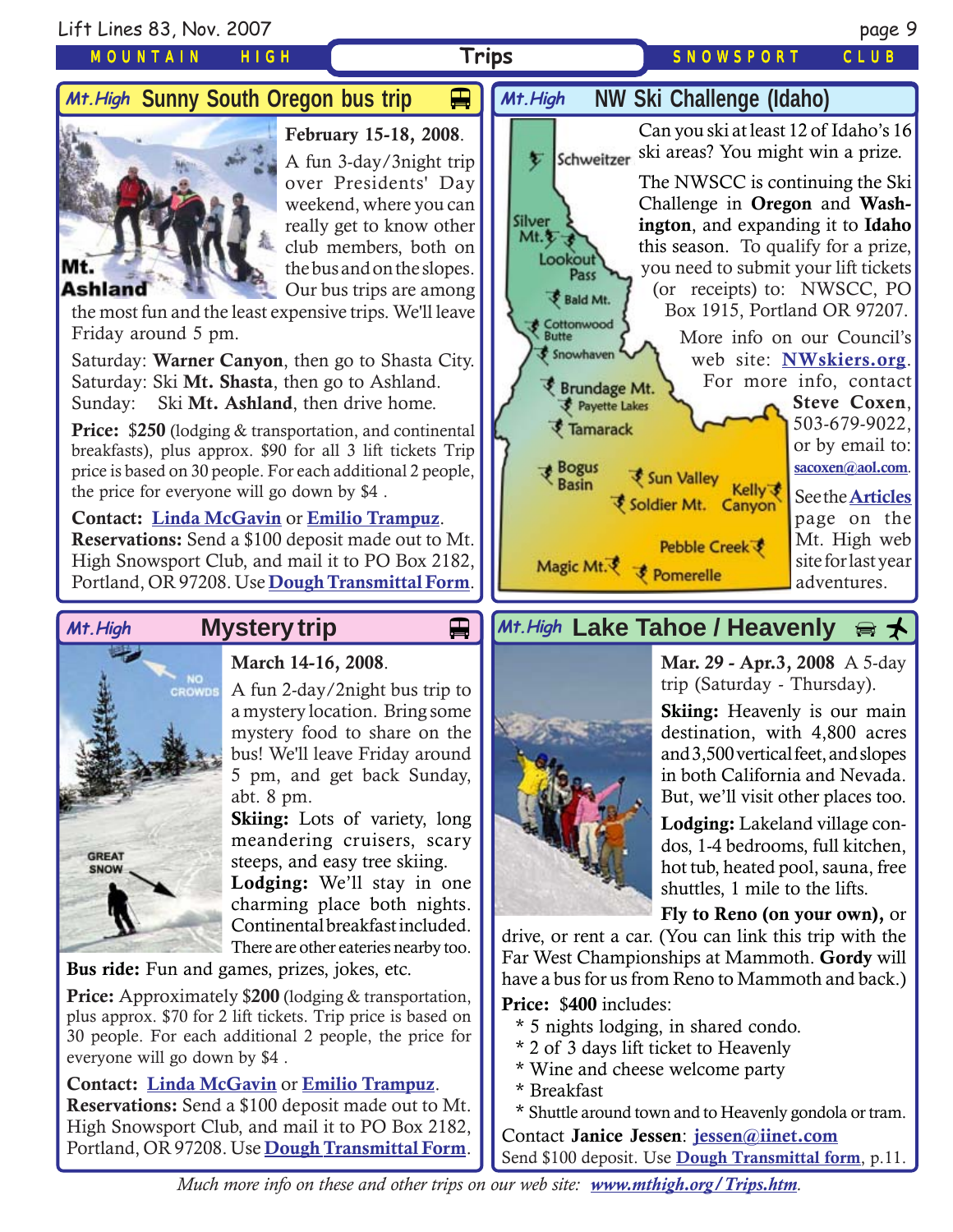## MOUNTAIN HIGH **Trips** SNOWSPORT CLUB

page 10 Lift Lines 83, Nov. 2007

# **FWSA** Mammoth Mt.: Far West Championships  $\bigoplus$   $\mathbb{R}$   $\star$

**April 3 - 6, 2008.** Our PACRAT racers can participate in the usual Slalom and GS races, for an additional \$45 fee. But, even without racing, Mammoth Mountain deserves to be visited !



This trip will be coordinated with the Lake Tahoe trip (see page 9).

Each trip is independent, but if you are already as far south as Lake Tahoe, might as well go a bit further south and visit Mammoth Mt.

Gordy will organize a **bus** from Reno airport (for both people flying in just for this event, as well as for those extending their trip after the Lake Tahoe trip. Contact **Gordon Lusk**: **[GordyLusk@hotmail.com](mailto:gordylusk@hotmail.com)**.

Make your own room reservations before March 5, 2008 for special group rates at The Village at Mammoth, Juniper Springs Resort, and the Mammoth Mountain Inn. For reservations, call **1-800-626-6684**, and mention group rates for **Far West**.

You can also book online at: **[www.mammothmountain.com](http://www.mammothmountain.com/)**. Use group ID: 2725, Password: 370004430, Password: Far West.

## Bergfreunde Innsbruck - Austria Sampler trip



**Feb. 1 - 11, 2008**. All NWSCC club members are invited to join the Bergfreunde ski club on this trip to Innsbruck, the capital of the Tyrol region. Cobble-stone streets, castles, palaces, museums. Ideal sightseeing vacation, with optional downhill or crosscountry skiing.

<del>国</del>大

There are seven ski areas around Innsbruck, with free bus transfers included. A total of 63 lifts. Also 12 nearby cross-country ski areas with 110 miles of prepared trails.

Accommodations at the 4-star Hotel Maximillian, near the Old Town of Innsbruck.

Price of \$**1,424** includes the following:

- \* Round trip airfare from Portland, on Lufthansa.
- \* Private group bus transfers from airport to htoel.
- \* 9 nights lodging in 4-star Hotel Maximillian, in Innsbruck.
- \* Breakfast daily, plus 2 dinners, one of which is a Tyrolean mountain hut party night.

\* Club Innsbruck Card: free bus to ski areas; ski pass discounts.

\* Escorted from Portland by Bob Burns.

Trip Capt. - **Bob Burns** at **503-524-5261** or **[bob@inkjetman.com](mailto:bob@inkjetman.com)** (put Innsbruck in the subject line)

# FWSA Les Trois Vallees <del>人</del>

# **March 7 - 15, 2008.**

This is a Far West trip to France, to the 3 Valleys: "**[Les Trois](http://www.mthigh.org/Trips.htm#Les_Trois_Vallees) [Vallees](http://www.mthigh.org/Trips.htm#Les_Trois_Vallees)**", offering 200 lifts, and 540 sq. miles of terrain.

Optional Aix-en-Provence (3 nights) and Paris (4 nights) posttrip, extends it to March 21.



Basic Ski Week package \$**1390** pp double occupancy, which includes:

\* Round-trip Air-France non-stop flight from Seattle, SFO or LAX.

\* 7 nights lodging at the ski-in/ ski-out 3-star Hotel Montana - Breakfast and dinner daily;

\* Hotel features sauna, fitness gym and indoor pool.

\* All European air and ground to & from hotels and airports. All local city taxes, resort fees and all other known fees in all hotels.

This is an incredible deal you don't want to miss!

Not Included: Int'l Departure taxes and fuel surcharge - around \$270.

Post extension trip \$895 (optional).

For more details go to: **[http://](http://www.fwsa.wbees.com/f/2008_European_Ski_Week.pdf ) [www.fwsa.wbees.com/f/](http://www.fwsa.wbees.com/f/2008_European_Ski_Week.pdf ) [2008\\_European\\_Ski\\_Week.pdf](http://www.fwsa.wbees.com/f/2008_European_Ski_Week.pdf )**

Deposit: \$200 to Far West Ski Association, c/o Norm Azevedo, 901 Sousa Dr., Walnut Creek, CA 94597-2922.

Contact Norm at 1-925-944-9816 or **[fwsatravel@sbcglobal.net](mailto:fwsatravel@sbcglobal.net)**.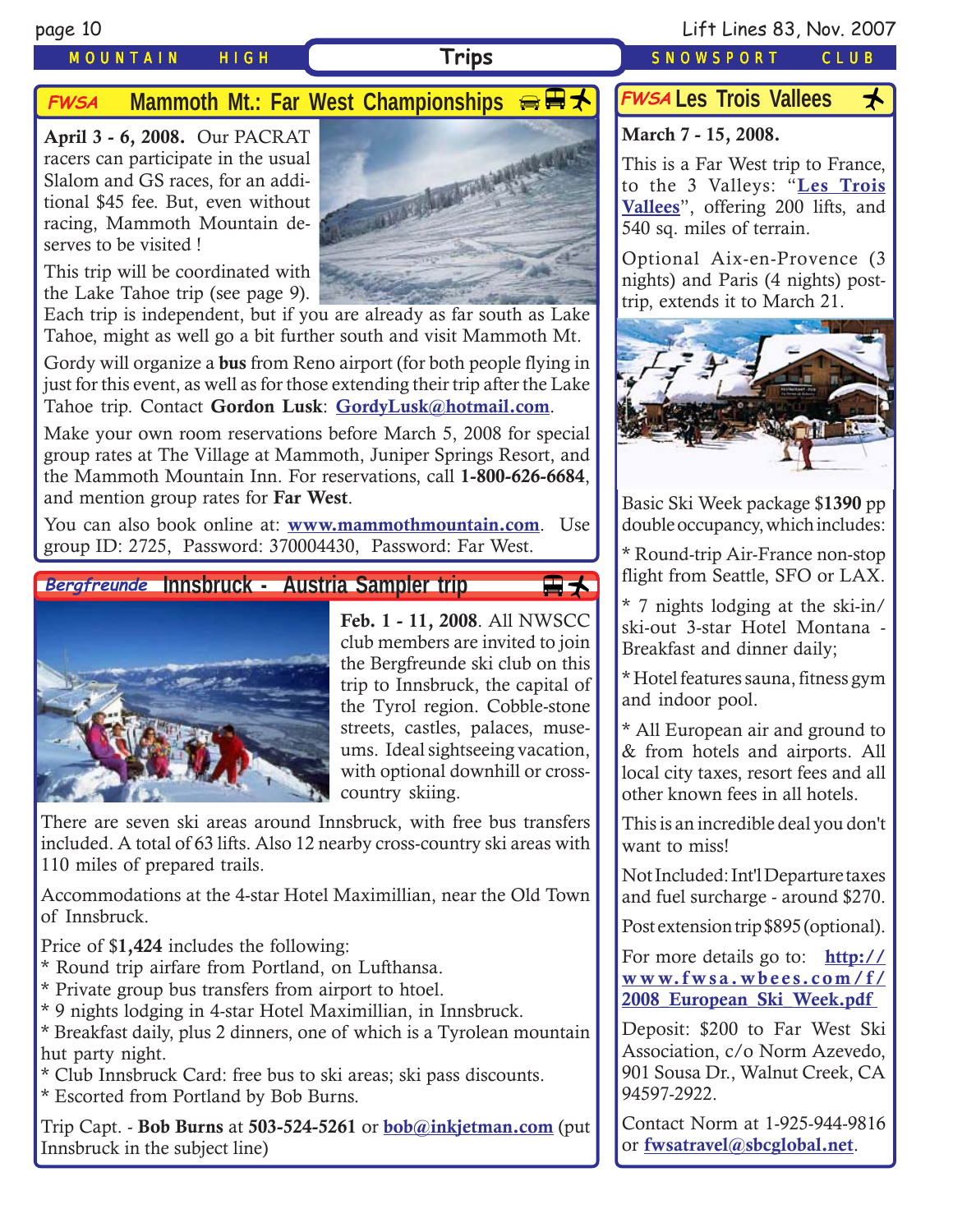### Lift Lines 83, Nov. 2007 page 11

## MOUNTAIN HIGH

# **Contacts / Club info**

# SNOWSPORT CLUB



## **Mid-week skiers!**

**George Yun** has just volunteered to take over maintaining our mid-week skiers' list from Harry Scribner, who originally started this list a few years ago. Thanks, Harry!

People on this list will be notified when there's a good powder day and when we are planning to gather on the mountain mid-week. To get on this list, simply email George at: **[boar2m@msn.com](mailto:boar2m@msn.com)**.

**Mountain High Meeting**

*Usually 1st Tuesday of the month.*

**Dec. 4 (Tue.)**: Open to all who want to get more involved with the club. This is an organizational meeting to plan future events.

Gather at 6:30 pm. Start at 7 pm.

Location: **Round Table Pizza,** 10070 SW Barbur Blvd., near Capitol Hwy.

# **Mountain High snowsport club contacts:** General information: *[info@mthigh.org](mailto:info@MtHigh.org)*

|                             |                                    | <b>DOUGH TRANSMITTAL FORM</b> |                                               |  |
|-----------------------------|------------------------------------|-------------------------------|-----------------------------------------------|--|
|                             | Janice Jessen,                     | H: 503-636-0687,              | jessen@iinet.com                              |  |
| <b>Trip Directors:</b>      | Linda McGavin, H: 503-652-2840,    |                               | Trips@mthigh.org                              |  |
| <b>NWSCC Rep:</b>           | Debbi Kor-Lew,                     | $H: 503-682-1563$ ,           | W: 503-988-5138, ijustwannarun@aol.com        |  |
| Mid-week skiing             | George Yun                         | $H: 503-697-3055$ ,           | $\mathbf{boar2m}(\mathbf{a})\mathbf{msn.com}$ |  |
| Golf:                       | Cal Eddy,                          | $H: 503-631-3115,$            | W: 503-805-8606, baebaw@ccwebster.net         |  |
| <b>Activities Director:</b> | Jaxine Harris,                     | H: 503-692-9719,              | JaxineAH@msn.com                              |  |
| <b>Newsletter Editor:</b>   | Emilio Trampuz, H: 1-503-378-0171, |                               | info@mthigh.org                               |  |
| Race Director:              | Bruce Ellison,                     | H: 503-697-7892,              | Yuffiet@comcast.net                           |  |
| <i>Treasurer:</i>           | Kurt Krueger,                      | $H: 503-625-1492,$            | telek2@att.net                                |  |
| Secretary:                  | Sue Snelling,                      | H: 503-774-8747,              | OptomistSue@comcast.net                       |  |
| <i>Vice-President:</i>      | Terry White,                       | H: 503-781-4558,              | TWhite223@msn.com                             |  |
| President:                  | Gary Stevenson,                    | $H: 503-257-6368$             | Web site: www.mthigh.org                      |  |

For all Mt. High activities, make check payable to: "**Mountain High Snowsport Club**" Mail to: Mountain High Snowsport Club, PO Box 2182, Portland, OR 97208.

| PLEASE PRINT CLEARLY:                       | [ ] New membership                                                                                                                                                                                                                 | [ ] Renewal | Whereas the Mountain High Snowsport Club ("Club") is an organi-<br>zation of fun loving ADULTS whose events are organized by mem-<br>bers who volunteer their efforts for the enjoyment of their fellow                                                       |                                                                                                                                                   |  |  |
|---------------------------------------------|------------------------------------------------------------------------------------------------------------------------------------------------------------------------------------------------------------------------------------|-------------|---------------------------------------------------------------------------------------------------------------------------------------------------------------------------------------------------------------------------------------------------------------|---------------------------------------------------------------------------------------------------------------------------------------------------|--|--|
|                                             |                                                                                                                                                                                                                                    |             |                                                                                                                                                                                                                                                               | members and friends, please remember when I participate in Club<br>events I do so at my own risk. Sporting activities, indeed, any                |  |  |
|                                             |                                                                                                                                                                                                                                    |             |                                                                                                                                                                                                                                                               | activity, includes inherent risks. I will evaluate my own abilities and<br>responsibilities and join in the Club fun as a responsible and consid- |  |  |
|                                             |                                                                                                                                                                                                                                    |             |                                                                                                                                                                                                                                                               | erate adult. I will not hold the Club or any Club officer liable for the<br>consequences of my decisions and my behavior. The bottom line         |  |  |
|                                             |                                                                                                                                                                                                                                    |             | is, stuff just happens sometimes and the club volunteers are not to<br>be blamed for helping us have fun. Besides, the Club has no assets,<br>except for a leftover banner, some balloons, or a couple of empty<br>beer bottles with the Club's name on them. |                                                                                                                                                   |  |  |
| <b>Email Preferences:</b><br>[ ] No changes | -Newsletter (once a month): [ ] yes, link only [ ] yes, complete file [ ] no<br>- Club news & events (between newsletters): [ ] yes [ ] no<br>(same as last year) - Other ski news (NWSCC, FWSA, ski areas, trips): [ ] yes [ ] no |             |                                                                                                                                                                                                                                                               |                                                                                                                                                   |  |  |
|                                             | Please take my money, and apply it toward the following Ski Club fun stuff:                                                                                                                                                        |             |                                                                                                                                                                                                                                                               | Deposit?Paidinfull?                                                                                                                               |  |  |
|                                             | $\Box$ Membership Dues (Oct. 1, 2007 - Sep. 2008): Single (\$25); couple (\$40) \$                                                                                                                                                 |             |                                                                                                                                                                                                                                                               |                                                                                                                                                   |  |  |
|                                             |                                                                                                                                                                                                                                    |             |                                                                                                                                                                                                                                                               |                                                                                                                                                   |  |  |
|                                             | $\square$ Sternwheeler cruise (September 30, 2007)                                                                                                                                                                                 |             |                                                                                                                                                                                                                                                               | $\frac{1}{2}$                                                                                                                                     |  |  |
|                                             |                                                                                                                                                                                                                                    |             |                                                                                                                                                                                                                                                               |                                                                                                                                                   |  |  |
|                                             | $\Box$ Mystery bus trip (Mar. 14-16, 2008) Total \$200. Deposit \$100                                                                                                                                                              |             |                                                                                                                                                                                                                                                               |                                                                                                                                                   |  |  |
|                                             | $\Box$ Lake Tahoe trip (Mar. 29-Apr. 3, 2008) Total \$400. Deposit \$100                                                                                                                                                           |             |                                                                                                                                                                                                                                                               |                                                                                                                                                   |  |  |
|                                             |                                                                                                                                                                                                                                    |             | $\sim$ $\sim$                                                                                                                                                                                                                                                 | <u> 1986 - Johann Stein, martin Stein, martin Stein, martin Stein, martin Stein, martin Stein, martin Stein, martin</u>                           |  |  |
|                                             |                                                                                                                                                                                                                                    |             |                                                                                                                                                                                                                                                               |                                                                                                                                                   |  |  |
|                                             |                                                                                                                                                                                                                                    |             |                                                                                                                                                                                                                                                               |                                                                                                                                                   |  |  |
|                                             |                                                                                                                                                                                                                                    |             |                                                                                                                                                                                                                                                               |                                                                                                                                                   |  |  |